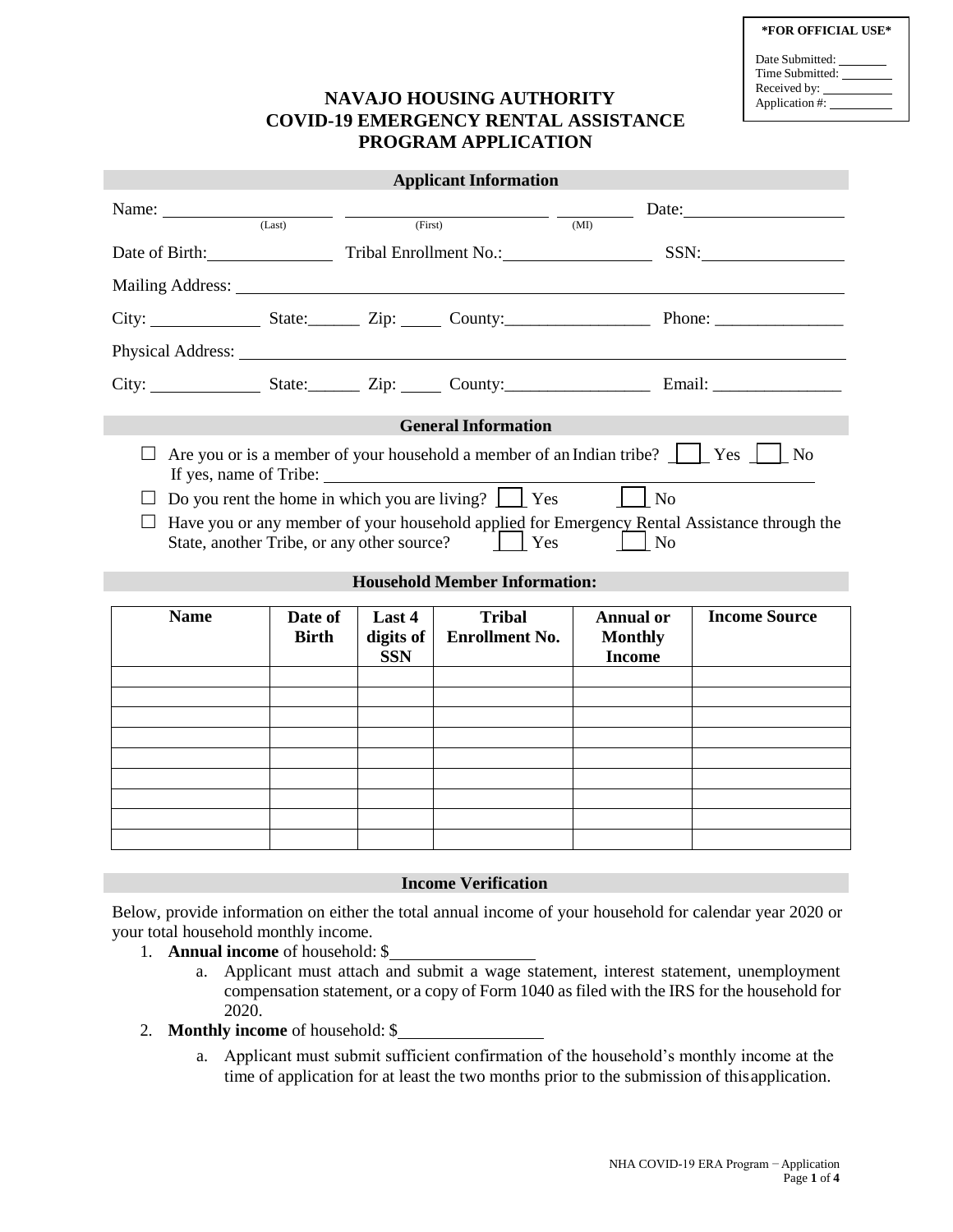### **Financial hardship**

- $\Box$  Do you or any individual in your household qualify for unemployment benefits?  $\Box$  Yes  $\Box$  No
	- a. If yes, attached supporting documentation demonstrating each individual's qualification for unemployment benefits.
- $\Box$  Have one or more individuals in your household experienced any of the following financial hardship due directly to the COVID-19 pandemic? (check all that apply)
	- $\Box$  A reduction in household Income.
	- $\Box$  Loss of Employment/Temporary Layoff/or Furlough.
	- $\Box$  Reduction in hours/pay.
	- $\Box$  Unable to work or experiencing financial hardship due to no child care/school.
	- $\Box$  Underlying medical condition requiring staying home to prevent exposure.
	- $\Box$  Loss of self-employment/business income.
	- a. If you checked any of the boxes above, attach supporting documentation for each hardship. (e.g. copies of most recent paycheck stubs or other sources of income showing decrease in income; email/letter showing notification of unemployment/reduction in hours, etc.)

### **Housing Instability**

- 1. Does one or more individuals in your household face a risk of experiencing homelessness or housing instability, which may include (check all that apply):
	- $\Box$  A past due utility or rent notice or eviction notice.
	- $\Box$  Unsafe or unhealthy living conditions.
	- $\Box$  Any other evidence of such risk.
	- a. If you checked any of the boxes above, attached supporting documentation demonstrating each type of housing instability (e.g. past due utility or rent notice or eviction notice, add any other evidence of risk).
	- b. If you checked any of the boxes above, please describe the details of your housing instability:

### **Additional Requirements**

- 1. Applicants must sign a release of information form allowing the Navajo Housing Authority to verify any and all information required to participate in the COVID-19 Emergency Rental Assistance Program.
- 2. For each additional month that applicants seek Financial Assistance under the ERA Program, they must submit information and documentation for the rent and utility costs for that month and prospective months for which they seek assistance.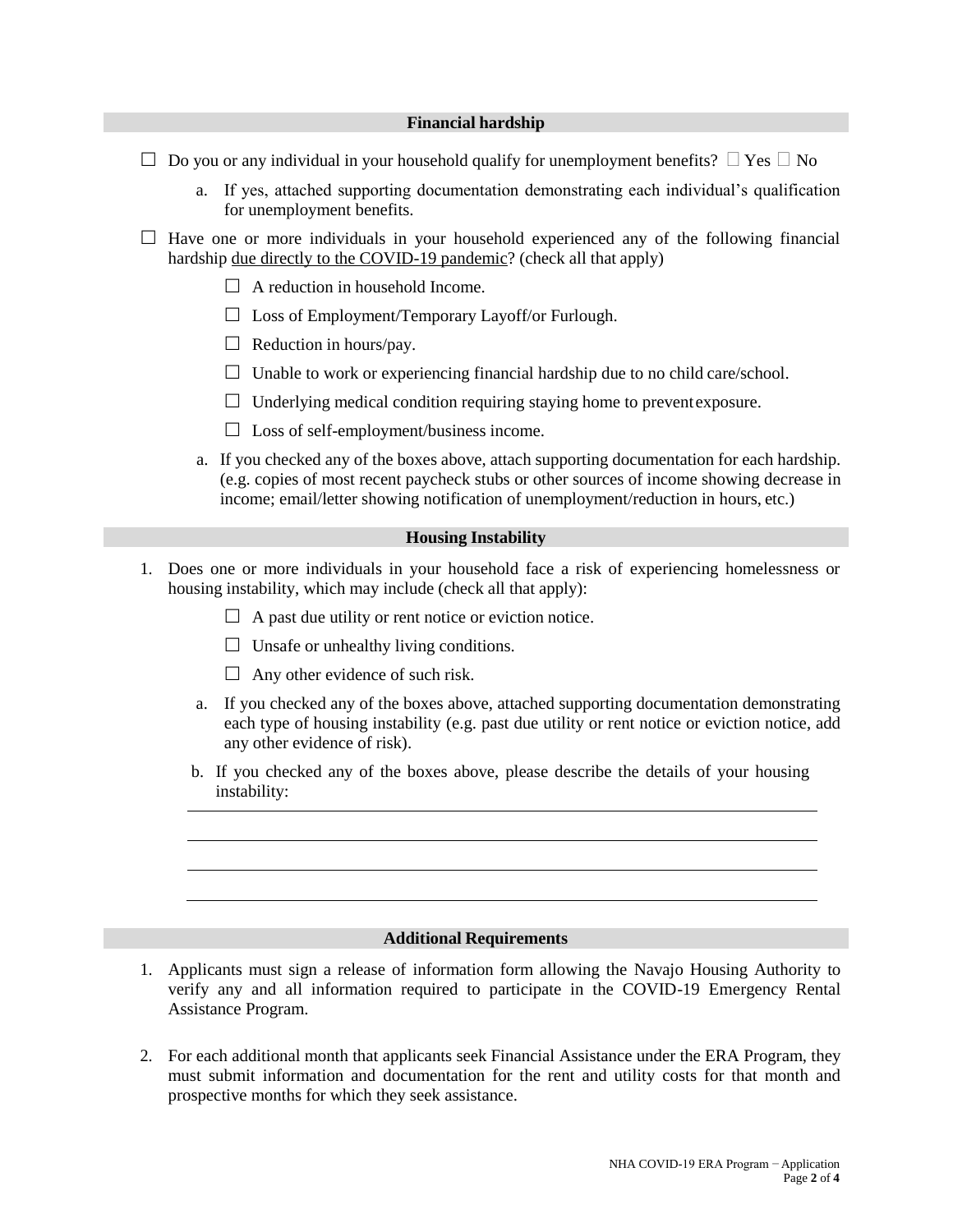### **Applicant Acknowledgements**

I understand that I am required to update my application whenever any determining factor of eligibility changes. This includes employment/annual income, contact information, no longer qualifying for unemployment benefits, no longer experiencing a reduction in household income or other financial hardship, no longer facing a risk of homelessness or housing instability, or having a household income that is above 80 percent of the Area Median Income for the household.

By my signature below, I hereby certify that all of the foregoing information and attached documentation is true and correct. I understand that providing any false statements, false information, any misleading statements or information, or if I fail to notify the Navajo Housing Authority of any changes to my household's eligibility, will be grounds for denial of the application or, if assistance has already been granted, recapture of any funds granted, and may be grounds civil or criminal prosecution if the Navajo Housing Authority and/or the Navajo Nation determines it is appropriate to do so.

| <b>APPLICANT SIGNATURE</b>                               | <b>DATE</b>                                                                                                                |
|----------------------------------------------------------|----------------------------------------------------------------------------------------------------------------------------|
| <b>Application Received by Navajo Housing Authority:</b> |                                                                                                                            |
| NHA ERAP STAFF Name (Print)                              | <b>TITLE</b>                                                                                                               |
| NHA ERAP STAFF MEMBER SIGNATURE                          | <b>DATE</b>                                                                                                                |
|                                                          | <b>OFFICIAL USE ONLY</b>                                                                                                   |
| Approved: $\Box$ Yes $\Box$ No                           | Reason:<br>the contract of the contract of the contract of the contract of the contract of the contract of the contract of |
|                                                          | Area Median Income:<br>County:                                                                                             |
|                                                          |                                                                                                                            |
|                                                          | NHA ERAP Staff Signature:                                                                                                  |
|                                                          | ERAP Supervisor Signature:                                                                                                 |
|                                                          |                                                                                                                            |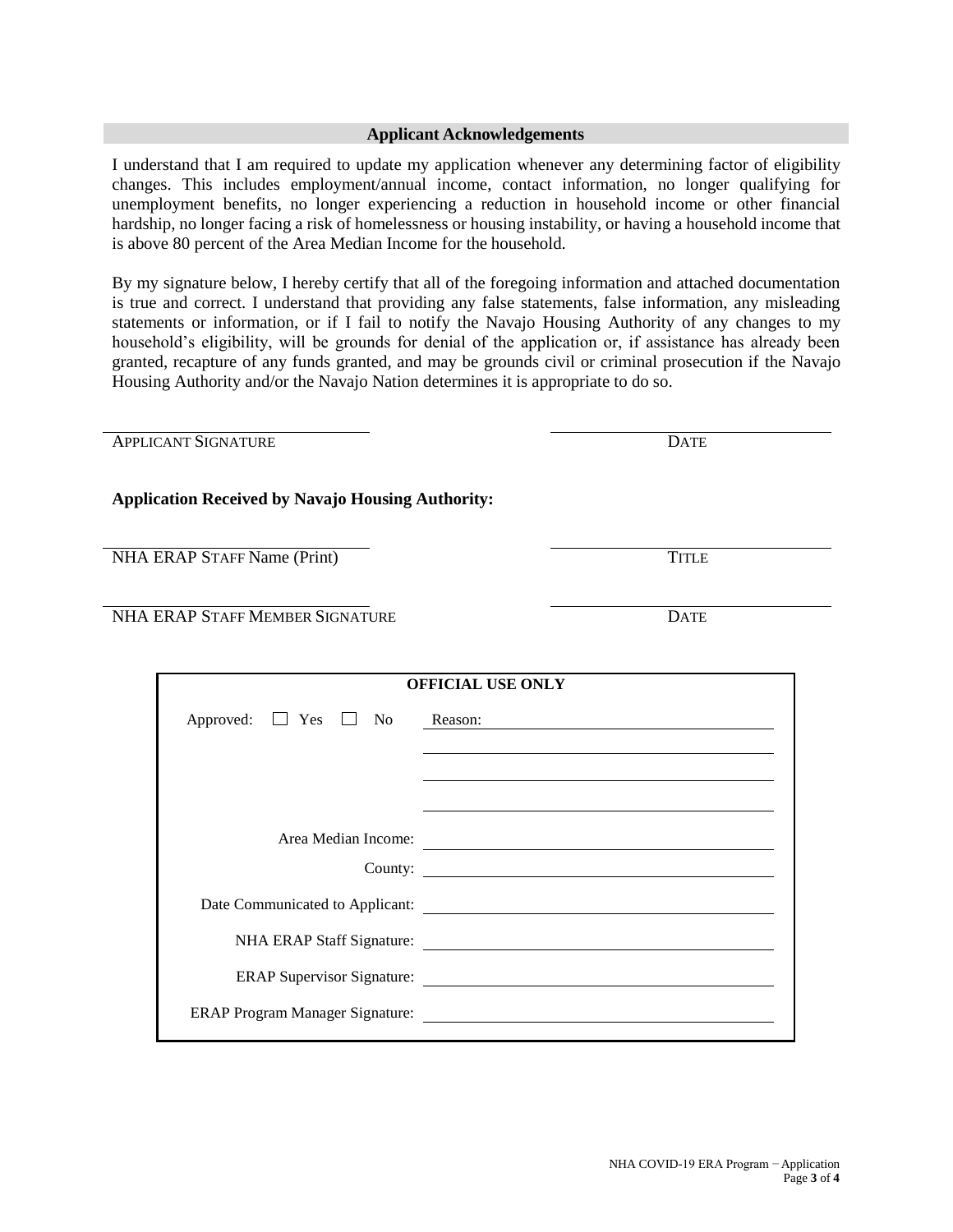# **NAVAJO HOUSING AUTHORITY**

## **COVID-19 Emergency Rental Assistance Program Application Checklist**

Please review your application to make sure that contains the following information:

## **For all Applicants:**

- Tribal Enrollment Card
- $\Box$  Proof of membership of an Indian Tribe for each household member (*if applicable*)
- $\Box$  Income Verification for each member 18 or older
	- $\Box$  Annual Income (a wage statement, interest statement, unemployment compensation statement, or a copy of Form 1040 as filed with the IRS for the household for2020)
		- or
	- $\Box$  Monthly received in the last 60 days (2 months)
- Release of Information Form

## **Submit the following documentation if applicable:**

- $\Box$  Documentation of each household member's qualification for unemployment benefits
- $\Box$  Letter / Email from employer showing your lay off, furlough status, or decrease in hours
- $\Box$  Other documents showing a reduction in household Income
- $\Box$  Documents showing loss of self-employment/business income
- $\Box$  Documents showing other financial hardship
- $\Box$  Copy of lease or rental agreement showing required rental payments or deposits
- $\Box$  Copy of utility bill(s)
- $\Box$  Copy of a past due utility or rent notice or eviction notice
- $\Box$  Documents showing unsafe or unhealthy living conditions
- $\Box$  Any other evidence of risk of housing instability